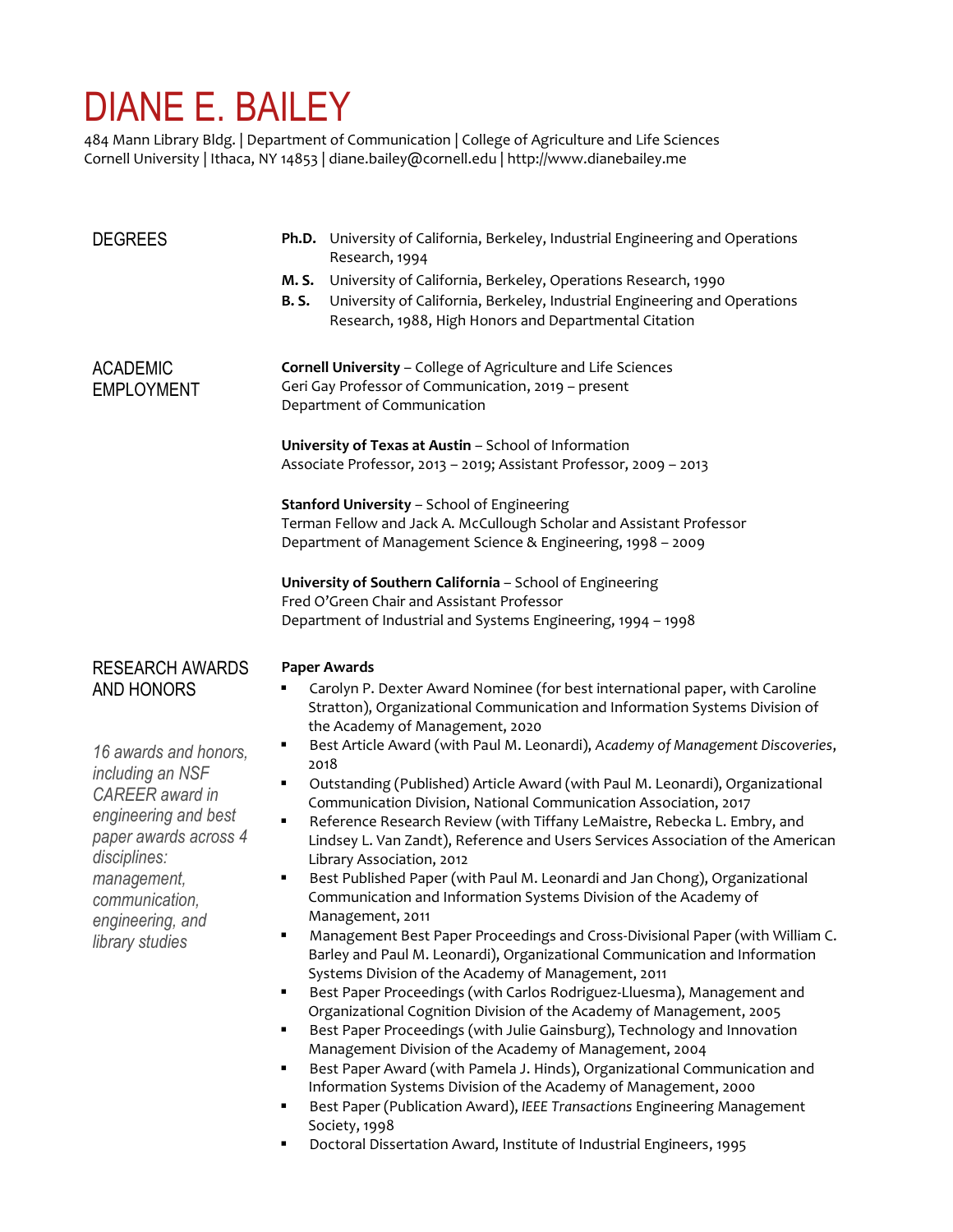# **National Academy of Engineering (NAE) Frontiers Symposia** Invited Participant, NAE and DFG-German Research Association's First German-American Frontiers of Engineering Symposium, Dresden, Germany, 1998. Thirty early career U.S. engineers were selected to join 30 German counterparts in this meeting; I was the sole U.S. industrial engineer. Invited Participant, NAE, First Annual Symposium on Frontiers of Engineering, 1995. Sixty early career U.S. engineers were selected from National Academy of Engineering nominations to participate in this meeting, the first of the Frontiers series; I was the sole industrial engineer. **Honors with Funding** National Science Foundation CAREER Program Award, Design, Manufacture, and Industrial Innovation Directorate, 1997 ▪ Graduate Fellow, Semiconductor Research Corporation Education Alliance, 1992- 1994 President's Fellow, University of California, Berkeley, 1989-1992 TEACHING AWARDS **The University of Texas at Austin** AND HONORS ▪ Provost's Teaching Fellow (Home Fellow, 2016-2018; Senior Fellow, 2018-2019) Society for Teaching Excellence, 2011 Nomination, UT Professor of the Year, 2010 *8 teaching awards and* **Stanford University** *honors across 3 universities* Undergraduate Teaching Award, Department of Management Science and Engineering, 2001 Faculty Teaching Award, Department of Industrial Engineering and Engineering Management, 1999 **University of Southern California** Alpha Pi Mu and Omega Rho Award for Excellence in Teaching and Dedication to Students, Department of Industrial and Systems Engineering, 1997 Outstanding Teaching Award for Industrial and Systems Engineering, School of Engineering, 1995 and 1996 SERVICE AND LEADERSHIP AWARDS AND HONORS **Leadership Texas.** Nominated by President Fenves and selected as UT Austin's sole faculty representative among nominations from each school and college to this state-wide women's leadership experience across political, economic, and public life, 2019 **Outstanding Associate Editor Award,** Organizational Communication and Information Systems Division, Academy of Management, 2015 BOOK **Bailey**, Diane E. and Leonardi, Paul M. 2015. *Technology Choices: Why Occupations Differ in Their Embrace of New Technology*. MIT Press, Acting with Technology Series, B. A. Nardi, V. Kaptelinin and K. Foot, Series Editors, 278 pgs. REFEREED JOURNAL PUBLICATIONS **Bailey**, Diane E. and Barley, Stephen R. (2020). Beyond design and use: How scholars should study intelligent technologies. *Information and Organization*. https://doi.org/10.1016/j.infoandorg.2019.100286 *27 journal papers, most featuring comparative designs and intensive, large-scale, qualitative field*  Stratton, Caroline, **Bailey**, Diane E., and Leonardi, Paul M. (2020). Translating national discourse into teaching and learning outcomes: Portability and connectivity in developing countries' ICT in education (ICT4E) initiatives. *New Media and Society*,

*research*

22(12): 2083-2107.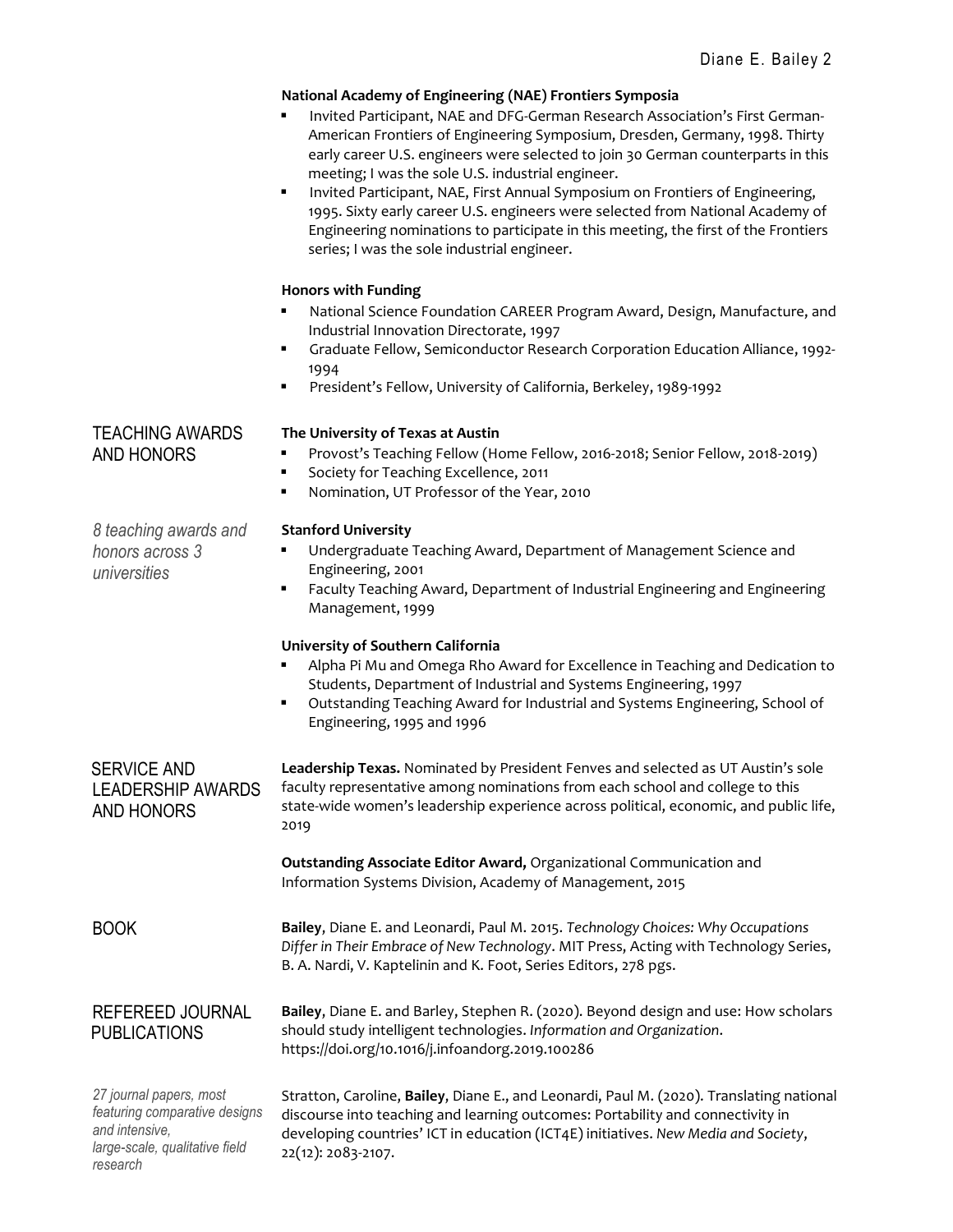Leonardi, Paul M., **Bailey**, Diane E., and Pierce, Casey S. 2019. The co-evolution of objects and boundaries over time: Materiality, affordances, and boundary salience. *Information Systems Research, 30(2):* 665-686.

**Bailey**, Diane E., Diniz, Eduardo H., Nardi, Bonnie A., Leonardi, Paul M. and Sholler, Dan. 2018. A critical approach to human helping in information systems: Heteromation in the Brazilian correspondent banking system. *Information and Organization, 28(3)*: 111-128.

Leonardi, Paul M. and **Bailey**, Diane E. 2017. Recognizing and selling good ideas: Network articulation and the making of an offshore innovation hub. *Academy of Management Discoveries*, 3(2): 116-144. *Winner,* 2018 Best Article Award, *Academy of Management Discoveries and 2017 Outstanding Article Award, National Communication Association Organizational Communication Division.*

Leonardi, Paul M., **Bailey**, Diane E., Diniz, Eduardo H., Sholler, Dan, and Nardi, Bonnie. 2016. Multiplex appropriation in complex systems implementation—The case of Brazil's correspondent banking system. *MIS Quarterly*, Special Issue on ICT and Societal Challenges, 40(2): 461-473.

Diniz, Eduardo H., **Bailey**, Diane E., and Sholler, Dan. 2014. Achieving ICT4D project success by altering context, not technology. *Information Technologies & International Development*, 10(4): 15-29.

**Bailey**, Diane E., Leonardi, Paul M. and Barley, Stephen R. 2012. The lure of the virtual. *Organization Science,* 23(5): 1485-1504.

LeMaistre, Tiffany, Embry, Rebecka L., Van Zandt, Lindsey L., and **Bailey**, Diane E. 2012. Role reinvention, structural defense, or resigned surrender: Institutional approaches to technological change in reference librarianship. *Library Quarterly*, 82(3): 241-275. *Selected for 2012 Reference Research Review.*

Barley, William C., Leonardi, Paul M., and **Bailey**, Diane E. 2012. Engineering objects for collaboration: Strategies of ambiguity and clarity at knowledge boundaries. *Human Communication Research*, 38(3): 280-308.

**Bailey**, Diane E. and Barley, Stephen R. 2011. Teaching-learning ecologies: Mapping the environment to structure through action. *Organization Science*, 22(1): 262-285.

Gainsburg, Julie, Rodriguez-Lluesma, Carlos, and **Bailey**, Diane E. 2010. A "knowledge profile" of an engineering occupation: Temporal patterns in the use of engineering knowledge*. Engineering Studies*, 2(3): 197-219.

**Bailey**, Diane E., Leonardi, Paul M., and Chong, Jan. 2010. Minding the gaps: Understanding technology interdependence and coordination in knowledge work. *Organization Science*, 21(3): 713-730. *Winner, Academy of Management Organizational Communication and Information Systems Division 2011 Best Published Paper Award.*

Leonardi, Paul M. and **Bailey**, Diane E. 2008. Transformational technologies and the creation of new work practices: Making implicit knowledge explicit in task-based offshoring. *MIS Quarterly*, 32(2): 411-436.

**Bailey**, Diane E. and Barley, Stephen R. 2005. Return to work: Towards post-industrial engineering. *IIE Transactions*, 37(8): 737-752.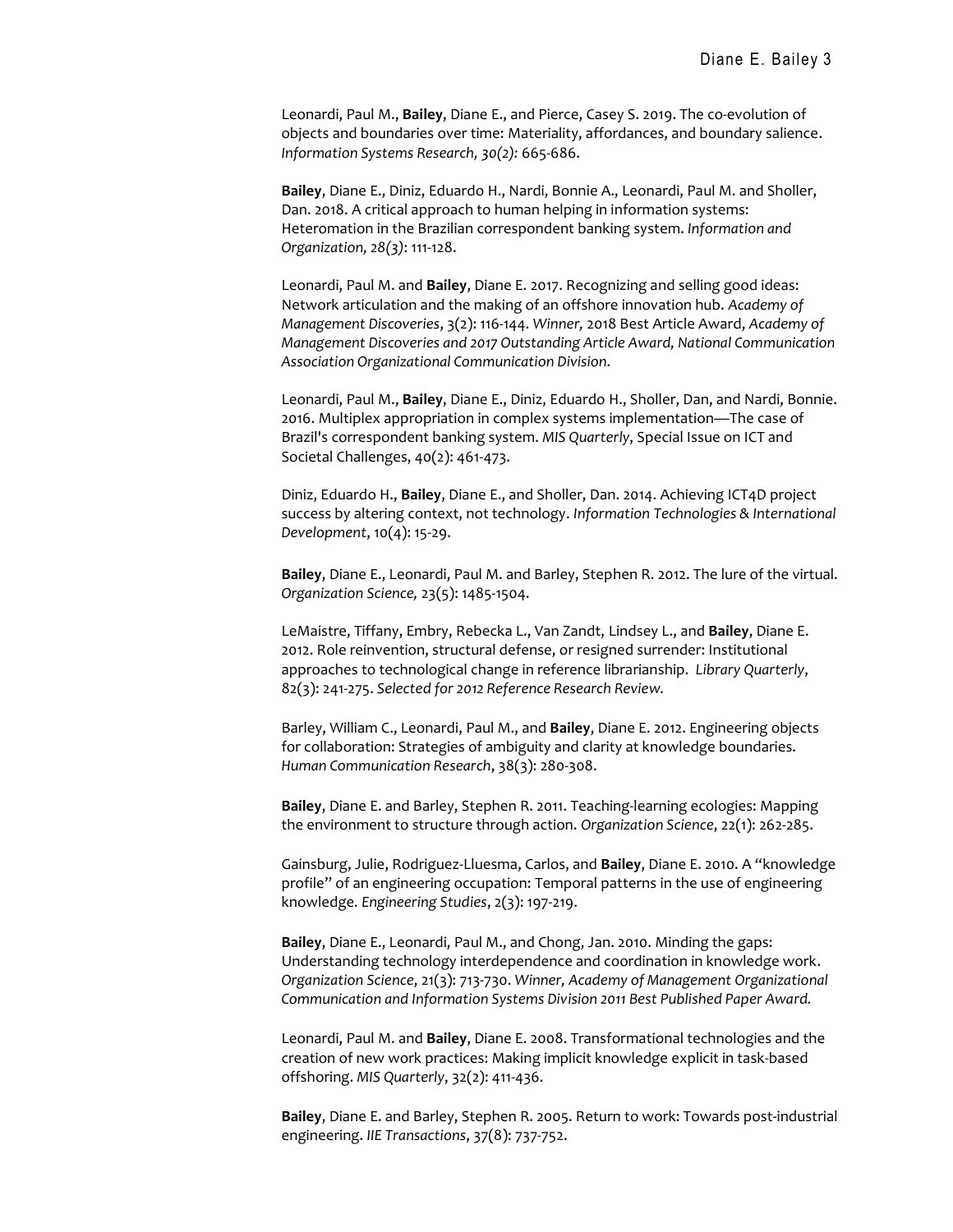Hinds, Pamela J. and **Bailey**, Diane E. 2003. Out of sight, out of sync: Understanding conflict on distributed teams. *Organization Science*, 14(6): 615-632. *Winner, Academy of Management Organizational Communication and Information Systems Division 2011 Best Paper Award.*

**Bailey**, Diane E. and Kurland, Nancy B. 2002. A review of telework research: Findings, new directions, and lessons for the study of modern work. *Journal of Organizational Behavior*, 23(4): 383-400.

Dessouky, Maged M., Verma, Sushil, **Bailey**, Diane E., and Rickel, Jeff. 2001. A methodology for developing a web-based factory simulator for manufacturing education. *IIE Transactions*, 33(3): 167-180.

**Bailey**, Diane E. 2000. Modeling work group effectiveness in high-technology manufacturing environments. *IIE Transactions,* 32(4): 361-368.

**Bailey**, Diane E. 1999. Challenges of integration in semiconductor manufacturing firms. *IEEE Transactions on Engineering Management*, 46(4): 417-428.

Kurland, Nancy B. and **Bailey**, Diane E. 1999. Telework: The advantages and challenges of working here, there, anywhere, and anytime. *Organizational Dynamics*, 28(2): 53-68.

**Bailey**, Diane E., Settles, F. Stan, and Sanrow, Dede. 1999. Applying continuous quality techniques to a research environment. *Quality Management Journal*, 6(2): 62- 77.

Dessouky, Maged M., **Bailey**, Diane E., Verma, Sushil, Adiga, Sadashiv, Bekey, George A., and Kazlauskas, Edward J. 1998. A virtual factory teaching system in support of manufacturing education. *Journal of Engineering Education*, 87(4): 459-467.

**Bailey**, Diane E. 1998. Comparison of manufacturing performance of three team structures in semiconductor plants. *IEEE Transactions on Engineering Management*, 45(1): 20-32*. Winner, 1998 IEEE Transactions Publication Award.*

Cohen, Susan G. and **Bailey**, Diane E. 1997. What makes teams work: Group effectiveness research from the shop floor to the executive suite. *Journal of Management*, 23(3): 239-290.

**Bailey**, Diane E. 1997. Manufacturing improvement team programs in the semiconductor industry. *IEEE Transactions on Semiconductor Manufacturing*, 10(1): 1- 10.

**Bailey**, Diane E. and Adiga, Sadashiv. 1997. Measuring manufacturing work group autonomy. *IEEE Transactions on Engineering Management*, 44(2): 158-174.

# REFEREED **CONFERENCE** PROCEEDINGS

*15 conference papers, including 5 Academy of Management best paper proceedings across 3* 

Stratton, Caroline and **Bailey**, Diane E. 2020. Pathways of Enactment to and from Organizing Visions: Evidence from Three South American Countries' Embrace of ICT4D, *Academy of Management Best Paper Proceedings*, Vancouver, Canada (virtual), 2020. https://doi-org.proxy.library.cornell.edu/10.5465/AMBPP.2020.154

Stratton, Caroline, Sholler, Dan, **Bailey**, Diane E., Leonardi, Paul M., Rodriguez-Lluesma, Carlos. 2016. Competing institutional logics in ICT4D education projects: A South American study. ICTD 2016, Ann Arbor, MI. doi>10.1145/2909609.2909665

Meyer, Samantha R., Pierce, Casey S., Kuo, Yubo, Leonardi, Paul M., Nardi, Bonnie A.,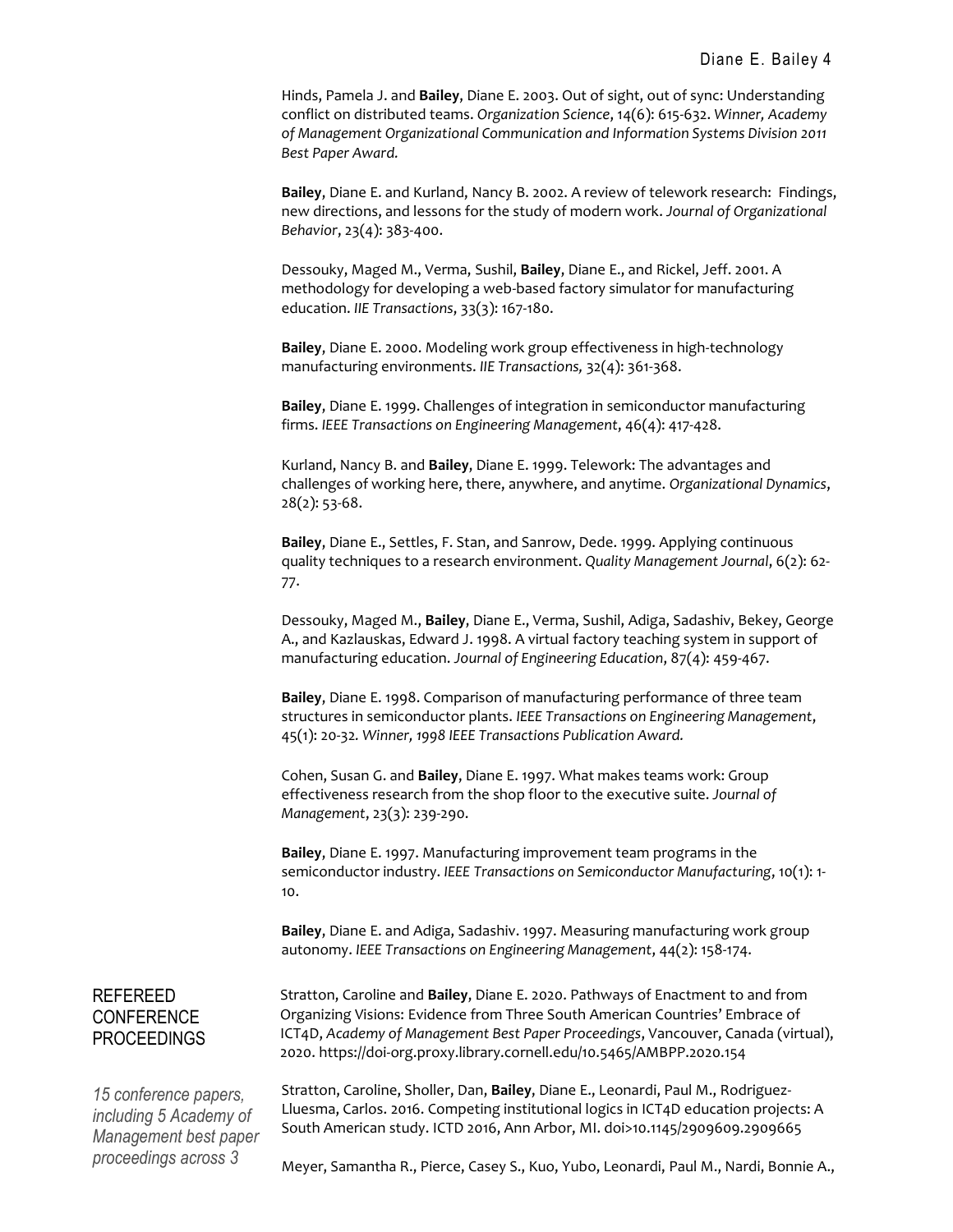*divisions* and **Bailey**, Diane E. 2015. Offshoring digital work, but not physical output: Differential access to task objects and coordination in globally distributed automotive engineering and graphic design work. Hawaii International Conference on System Sciences (HICSS), pp. 1758-1767. doi>10.1109/HICSS.2015.213

> Diniz, Eduardo H., **Bailey**, Diane E., Dailey, Stephanie L., and Sholler, Dan. 2013. Bridging the ICT4D design-actuality gap: "Human ATMs" and the provision of financial services for "humble people." *CONF-IRM 2013 Proceedings.* Paper 13, 31 pgs., Natal, Brazil, http://aisel.aisnet.org/confirm2013/13.

Barley, William C., Leonardi, Paul M., and **Bailey**, Diane E. 2011. Engineering objects for collaboration: Strategies of ambiguity and clarity at knowledge boundaries, 6 pgs. *Academy of Management Best Paper Proceedings*, San Antonio, TX, OCIS. https://doi.org/10.5465/ambpp.2011.65869194

Rodriguez-Lluesma, Carlos and **Bailey**, Diane E. 2005. How is knowledge present in action? Exploring three knowledge distinctions. *Academy of Management Best Paper Proceedings*, Honolulu, HI, p. 61 (MOCH.pdf on CD-ROM).

**Bailey**, Diane E. and Gainsburg, Julie. 2004. A profile of knowledge use in technical work. *Academy of Management Best Paper Proceedings,* New Orleans, LA, p. 111 (TIML.pdf on CD-ROM).

Hinds, Pamela J. and **Bailey**, Diane E. 2000. Virtual team performance: Modeling the impact of temporal and geographic virtuality. *Academy of Management Best Paper Proceedings,* Toronto, Canada, OCIS C1-C6.

Hinds, P. J. and **Bailey**, D. E. 1999. Virtual Teams: A Typology and Research Agenda. *Proceedings of the Eighth Industrial Engineering Research Conference*, Phoenix, Arizona, CD-ROM (Track 4, p. 38). (abstract refereed, only abstracts appear in proceedings)

**Bailey**, D. E., Van Aken, E. M. Cohen, S. G. 1998. What makes a team? Issues of aggregating individual responses to group level measures. With E. Van Aken and S. Cohen. *Proceedings of the Seventh Industrial Engineering Research Conference*, Banff, Canada, CD-ROM (Track 8 Sunday Session 4). (abstract refereed, full paper appears)

**Bailey**, D. E., Nicolaou, M., Kapoor, M. and Soegijoko, R. 1998. Defining and measuring project team autonomy. *Proceedings of the Seventh Industrial Engineering Research Conference*, Banff, Canada, CD-ROM (Track 8 Sunday Session 4). (abstract refereed, full paper appears)

**Bailey**, D.E., Kapoor, M., and Nicolaou, M. 1998. Team behaviors and corporate values: an empirical examination of cross-functional development teams. *Proceedings of the Seventh Industrial Engineering Research Conference*, Banff, Canada, CD-ROM (Track 8 Sunday Session 4). (abstract refereed, full paper appears)

**Bailey**, D. E., Dessouky, M.M., Verma, S., Adiga, S., Bekey, G. and Kazlauskas, E. 1997. A virtual factory for manufacturing education. *Proceedings of the Sixth Industrial Engineering Research Conference*, Miami, FL, 879-884.

**Bailey**, D.E. 1996. A quantitative assessment of manufacturing team influence on work group performance. *Proceedings of the Fifth Industrial Engineering Research Conference*, Minneapolis, MN, 533-538.

**Bailey**, D.E. 1996. In the eyes of the beholder: Employee perceptions of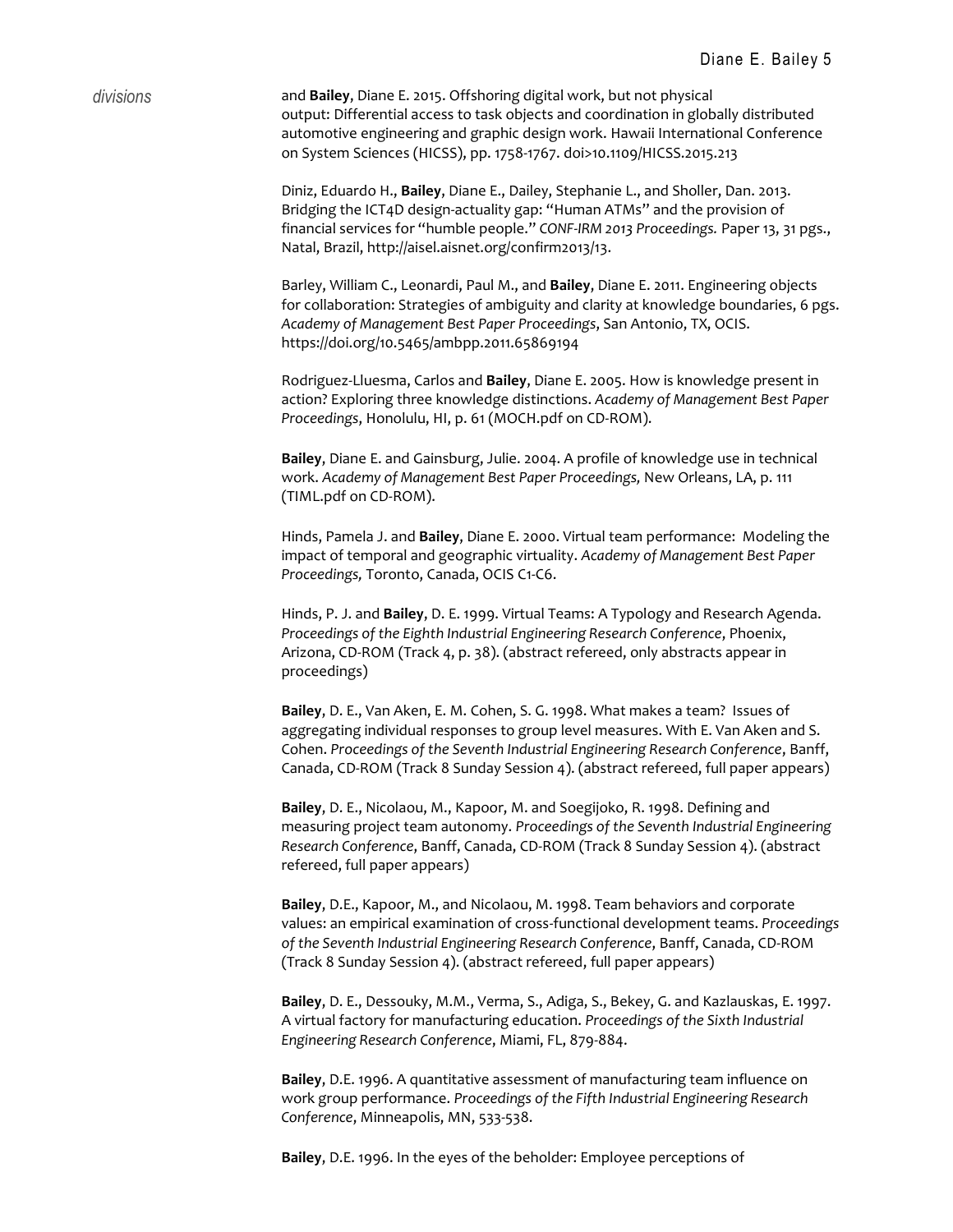manufacturing improvement team programs. *Proceedings of the Fifth Industrial Engineering Research Conference*, Minneapolis, MN, 527-532.

REFEREED **CONFERENCE** PRESENTATIONS **Bailey**, Diane E. and Barley, Stephen R. 2018. Why organizational scholars of technology and work should attend to the "should" question of artificial intelligence and the future of work, 24 pgs. 20th IESE International Symposium on Ethics, Business and Society, Barcelona, Spain*.*

*9 recent papers without*  Sholler, Dan and **Bailey**, Diane E. 2016. Big data technology implementations: structural, agential, and social influences on organizational outcomes, 36 pgs. European Group for Organizational Studies, Naples, Italy.

*proceedings*

Pierce, Casey S., Meyer, Samantha, Leonardi, Paul M., **Bailey**, Diane E., Nardi, Bonnie A., and Kuo, Yubo. 2016. Lost in object translation: Coordination in distributed auto engineering and graphic design work, 31 pgs. European Group for Organizational Studies, Naples, Italy.

Stratton, Caroline and **Bailey**, Diane E. 2016. Innovation outside the R&D lab, 22 pgs, 4S/EASST Conference, Barcelona, Spain.

Dailey, Stephanie L., Pierce, Casey S., **Bailey**, Diane E., Leonardi, Paul M., and Nardi, Bonnie A. 2015. Being creative within the box: Occupational identities with incongruent images and practices, 53 pgs. National Communication Association Annual Convention, Las Vegas, NV.

Stratton, Caroline and **Bailey**, Diane E. 2015. A turn to Latin America: Improving theory development in the ICT4D literature. iConference, preliminary papers, 11 pgs, Irvine, CA.

Leonardi, Paul M., Pierce, Casey S., and **Bailey**, Diane E. 2014. Objects at boundaries: Communication and knowledge in global organizations, 26 pgs, National Communication Association Annual Convention, Chicago, IL.

Stratton, Caroline and **Bailey**, Diane E. 2014. The unfavored region: The absence of Latin America in ICT4D research, 24 pgs. *4S Annual Meeting*, Buenos Aires, Argentina.

**Bailey**, Diane E., Diniz, Eduardo H., Nardi, Bonnie A., Leonardi, Paul, M., and Sholler, Dan. 2014. Simple Technologies, Complex Social Problems: The Brazilian Correspondent Banking Case, 24 pgs. *4S Annual Meeting*, Buenos Aires, Argentina.

## OTHER PUBLICATIONS **Bailey**, Diane E., Faraj, Samer, Hinds, Pamela, Leonardi, Paul M., and von Krogh, Georg. 2022. We are all theorists of technology now: A relational view of emerging technology and organizing. Introduction to the Special Issue, "Emerging Technologies and Organizing." *Organization Science 33(1): 1-18.*

**Bailey**, Diane E. 2022. Emerging technologies at work: Policy implications for workers, the workplace, and beyond. *Industrial Labor Review 75(3): 527-551*. Invited paper.

**Bailey**, Diane E., Barley, Stephen R., and Leonardi, Paul M. 2021. Wrestling with digital objects and technologies in studies of work. In Symon, G., Pritchard, K., and Hine, C. (Eds.) *Research Methods for Digital Work and Organization*, pp. 25-47. Oxford University Press.

Barley, Stephen R. and **Bailey**, Diane E. 2021. Managing the fears of studying technical work, 35 pgs. In Barley, S.R., *Work and Technological Change, pp. 116-144.* Clarendon Lectures in Management Studies, Oxford University Press.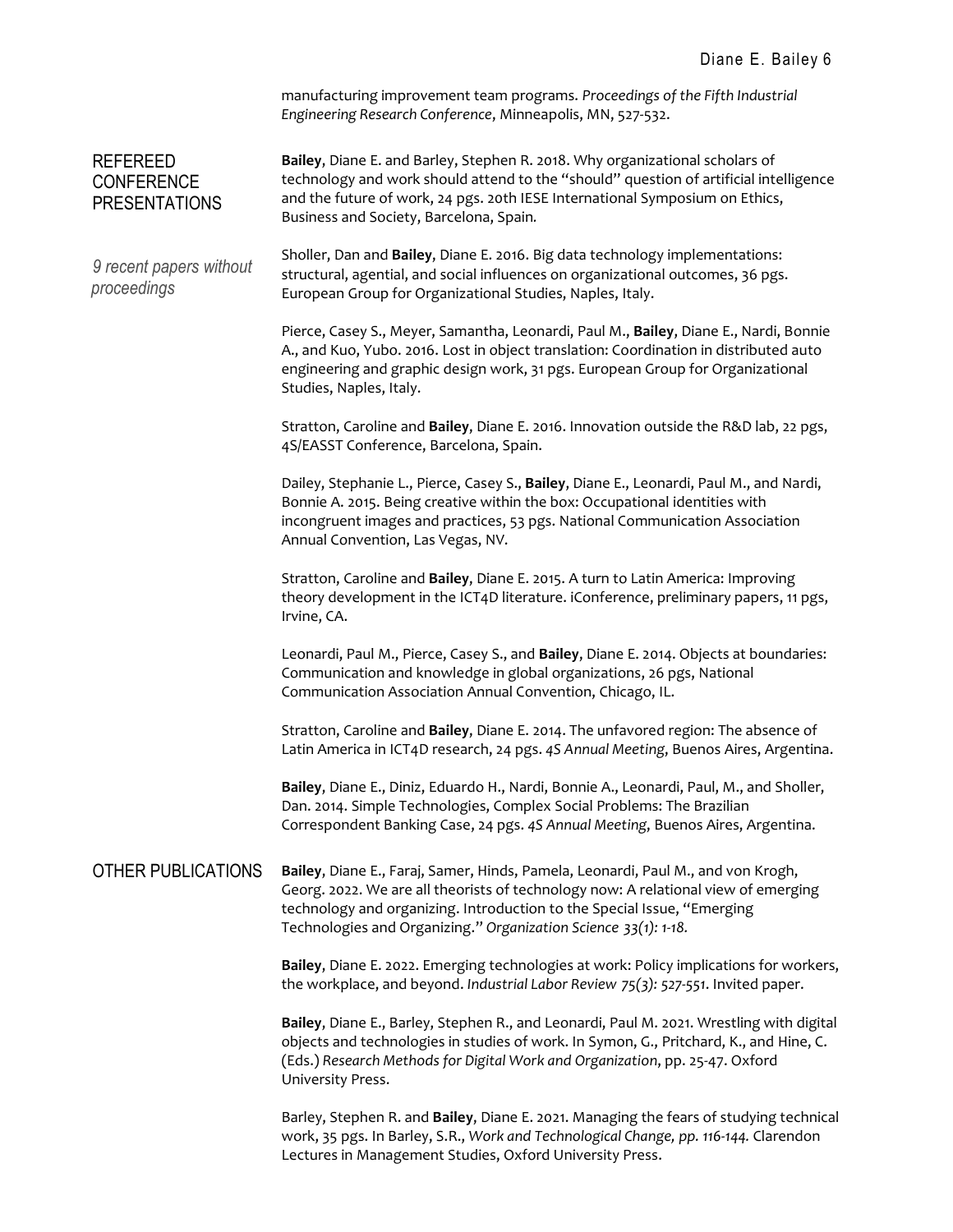**Bailey**, Diane E. and Erickson, Ingrid. 2019. Selling AI: The Case of Fully Autonomous Vehicles. *Issues in Science and Technology*, *35(3)*: 57-61.

**Bailey**, Diane E. 2018. Book review: Hamid R. Ekbia and Bonnie A. Nardi, Heteromation and Other Stories of Computing and Capitalism. *Organization Studies*, 39(8): 1127-1129.

**Bailey**, Diane E. 2017. Book review: Shifting practices: Reflections on technology, practice, and innovation. *Organization Studies*, 38(3-4): 564-567.

Leonardi, Paul M., **Bailey**, Diane E., and Cristea, Ioana C. 2017. Innovation. In C. Scott & L. Lewis (Eds.) *International Encyclopedia of Organizational Communication*: 1264- 1278. Hoboken, NJ: Wiley.

Sholler, Dan, **Bailey**, Diane E., and Rennecker, Julie. 2016. Big data in medicine: Potential, reality, and implications. In Cassidy, S., Ekbia, H. and Mattioli, M. (Eds.), *Big Data is Not a Monolith,* 173-186. Boston, MA: MIT Press.

Bailey, Diane E. 2015. The future of work: Human brains should make choices about artificial ones. *Pacific Standard*[, https://psmag.com/economics/the-future-of-work](https://psmag.com/economics/the-future-of-work-human-brains-should-make-choices-about-artificial-ones)[human-brains-should-make-choices-about-artificial-ones](https://psmag.com/economics/the-future-of-work-human-brains-should-make-choices-about-artificial-ones)

Leonardi, Paul M., **Bailey**, Diane E., and Barley, Stephen R. 2013. The digital organization: How virtuality impacts the way teams work. *IESE Insight*, 18 (Third quarter): 32-39.

Cohen, Susan G. and **Bailey**, Diane E. 1999. Making teams work: Implications for consulting practice. In Robert Golembiewski (Ed.), *Handbook of Organizational Consultation, 2nd Edition:* 219-233. New York: Marcel Dekker, Inc.

| <b>FUNDED RESEARCH</b><br>AND PROJECTS | 2021-2023     | Cornell Institute for Digital Agriculture, Co-PI (with PI louis<br>Longchamps and Co-PIs Wendy Ju and Immanuel Trammer), \$75k,<br>"Co-creating a human-machine interface better adapted for on-farm<br>data recording, curation, management,<br>and use."                                                                        |
|----------------------------------------|---------------|-----------------------------------------------------------------------------------------------------------------------------------------------------------------------------------------------------------------------------------------------------------------------------------------------------------------------------------|
| PI or Co-PI on over                    |               |                                                                                                                                                                                                                                                                                                                                   |
| \$6.1M research                        | 2021-2024     | Hatch/Smith-Lever, Co-PI (with PI Louis Longchamps), \$171k,<br>"Farmer-centric on-farm experimentation research"                                                                                                                                                                                                                 |
|                                        | 2015          | National Science Foundation, Computer & Information Science &<br>Engineering, Information & Intelligent Systems, IIS- 1534945, PI,<br>\$25,000, "Supporting Doctoral Students and other Investigators in<br>their Pursuit of the Sciences of Sociotechnical Systems." (workshop)                                                  |
|                                        | $2014 - 2018$ | National Science Foundation, Computer & Information Science &<br>Engineering, Information & Intelligent Systems, IIS-1412924, PI (with<br>PI Paul Leonardi, UC Santa Barbara), \$1M my funds in \$1.4M<br>collaborative project, "CHS: Large: Collaborative Research: Achieving<br>Development Goals with Information Technology" |
|                                        | $2012 - 2016$ | Institute of Museum and Library Services, Laura Bush 21st Century<br>Librarian Program, Doctoral Programs, Co-PI (with Co-PI Bill Aspray),<br>\$498k, "Preparing Tomorrow's Faculty to Study the Work of 21st<br>Century Librarians"                                                                                              |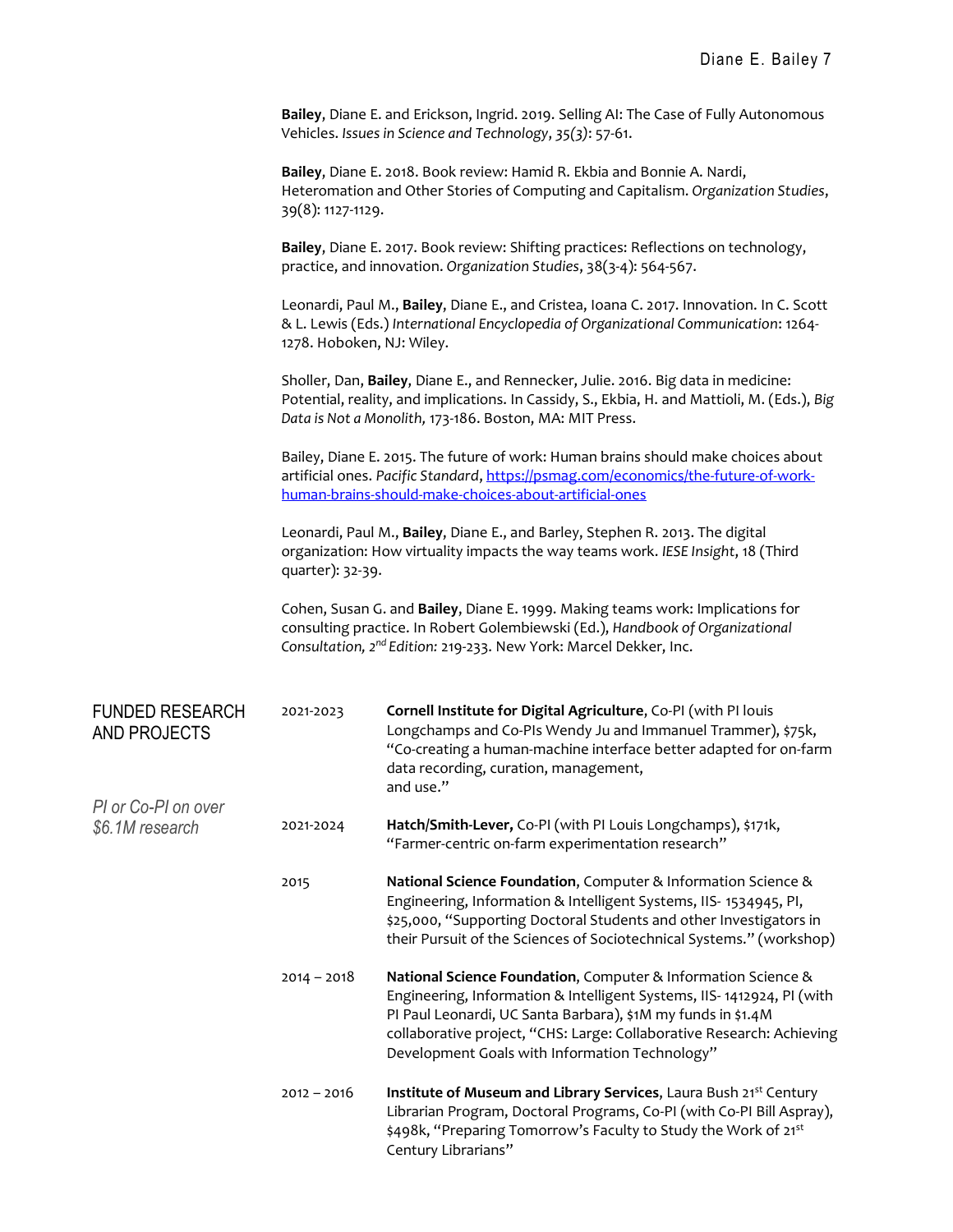- 2012 **Temple Teaching Fellowship**, School of Information, \$5k, "The Rhetoric of Telework"
- 2011 2014 **National Science Foundation**, Computer & Information Science & Engineering, Information & Intelligent Systems, IIS-1111237, PI (with PI Paul Leonardi, Northwestern, and PI Bonnie Nardi, UC Irvine), \$453k my funds in \$1.4M collaborative project, "HCC: Large: Collaborative Proposal: Information Technology, Remote Socialization, and the Development of Occupational Identity"
- 2009 2010 **National Science Foundation**, Social, Behavioral, and Economic Sciences, Science of Science Policy, SBE-0939858, PI (with PI Paul Leonardi), \$61k my funds in \$138k project funding, "Collaborative Research: Global Innovation and the Changing Nature of Domestic Engineering Work"
- 2004 2009 **National Science Foundation**, Information & Intelligent Systems, Human-Centered Computing, ITR for National Priorities, and Digital Society and Technologies, IIS-0427173, PI (with Co-PI Steve Barley), \$1.3M, "ITR: Transformation of Engineering Design: Digitization and Global Distribution of Engineering Work"
- 2000 2003 **National Science Foundation**, Computer & Information Science & Engineering, Information & Intelligent Systems, Digital Society and Technologies, IIS-0070468, PI (with Co-PI Steve Barley), \$300k, "Assessing the Role of Technology in the Work of Modern Engineers"
- 2001 2009 **General Motors Corporation**, (under lab directors Steve Barley and Bob Sutton), \$670k my funds in \$2M gift funding of Stanford-General Motors Collaboratory, "Study of Engineering Work"
- 1997 2001 **National Science Foundation**, Civil, Mechanical and Manufacturing Innovation, Integration Engineering, CAREER Award, CMMI-9996081/9701913, PI, \$200k, "CAREER: Teams, Task and Technology in High-Technology Manufacturing Industries"
- 1996 1998 **National Science Foundation**, Experimental and Integrative Activities, Engineering Education, EIA-9616373, PI (with Co-PIs Sushil Verma, Maged Dessouky, George Bekey, and Ed Kazlauskas), \$237k, "CRLT: Taming the Complexities of Modern Manufacturing: A Network Enabled Virtual Factory to Support Exploration and Learning in Engineering Education"
- 1998 **Southern California Studies Center**, Junior Faculty Award, Co-PI (with Co-PI Nancy Kurland), \$5k, "New Directions for Telework Literature"
- 1997 **Philips Corporation**, Co-PI (with Co-PI Geoffrey Shiflett), \$100k, "Technological Aids for Computer-Mediated Distance Work"
- 1997 **Semiconductor Research Corporation**, PI, \$45k, "An Investigation of Team Effectiveness across Three Team Structures in Semiconductor Manufacturing Facilities"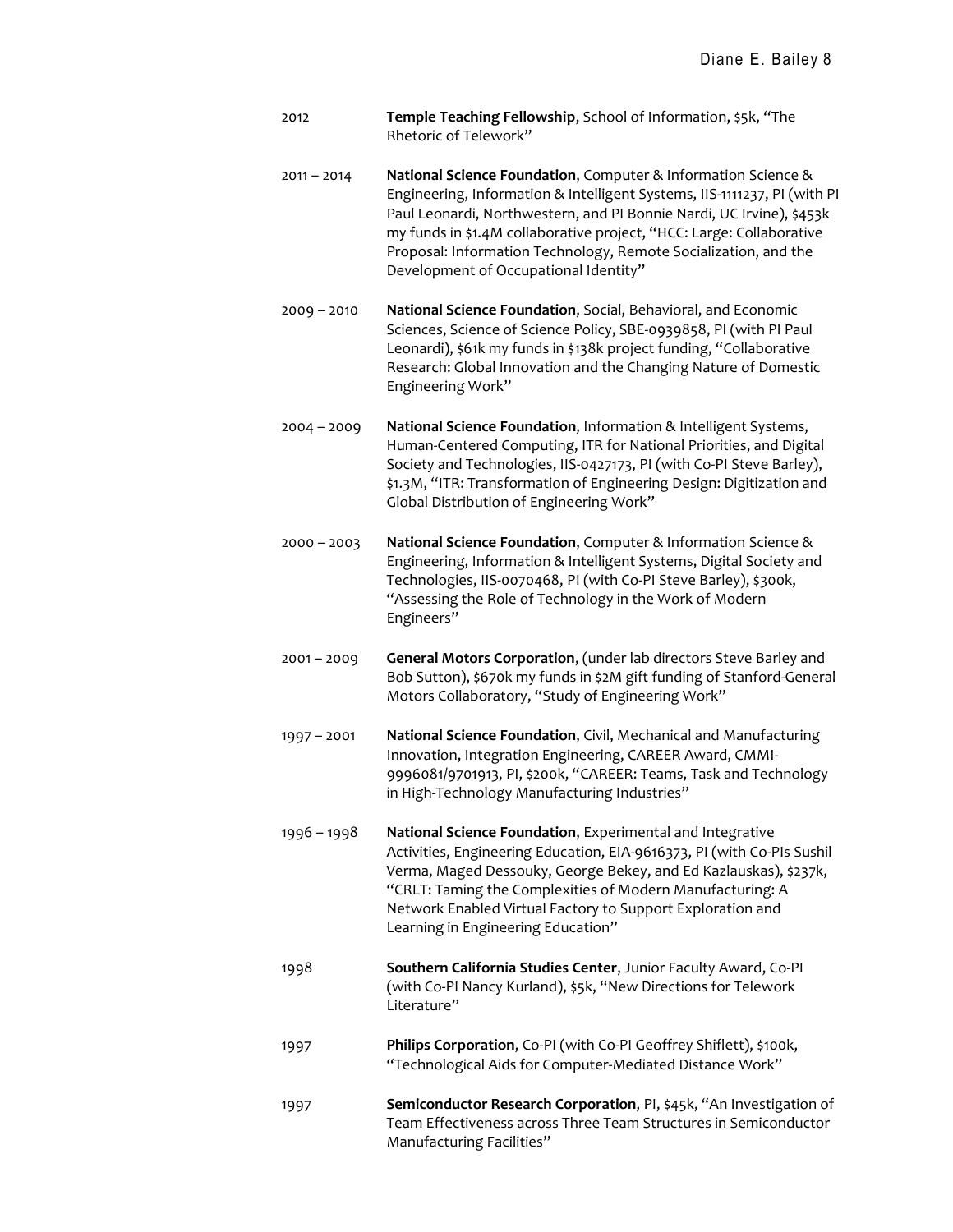1996 – 1998 **CALTRANS PATH Project**, Co-PI (with PI Randolph Hall and Co-PI Maged Dessouky), \$126k, "Bus Riding Behaviors Prior to New Vehicle Technology Implementation"

1995 – 1996 **National Science Foundation**, Civil, Mechanical and Manufacturing Innovation, Integration Engineering and Human Resources Development, CMMI-9522753, PI, \$18k, "Research Planning Grant: Integration of the Engineering Function with Production in Semiconductor Manufacturing and Assembly"

## SELECTED INVITED **Selected Workshop and Conference Invited Talks**

- TALKS  **11<sup>th</sup> International Process Symposium (PROS)**, Crete, Greece, keynote speaker, 2019
	- University of Surrey, England, Research Methods for Digital Work: Innovative Methods for Studying Distributed and Multi-Modal Working Practices conference, keynote speaker, 2017
	- Rice University, De Lange Conference on Humans, Machines and the Future of Work, keynote speaker, 2016
	- Princeton University, The Ethnographer and the Network: Infrastructures for Collaborative Ethnography conference, invited talk, 2013
	- Temple University, Digital Challenges in Innovation Research workshop, invited talk, 2008
	- UC Davis, Conference on Qualitative Research, 2004
	- *Organization Science* Winter Conference, Steamboat Springs, CO, 2003

## **Selected University Invited Talks**

- Research Center for Work, Technology, and Organization, emlyon business school, France, 2020
- University of Warwick, England, Information Systems Management Group, Warwick Business School, 2017
- University of Colorado Boulder, Department of Information Science, distinguished lecture, 2017
- McGill University, Canada, Desautels Faculty of Management, 2013
- Fundação Getúlio Vargas (FGV), School of Business Administration, São Paulo, Brazil, 2012
- Erasmus University, Rotterdam School of Management, Netherlands, 2011
- University of Michigan, Ross School of Business, 2011
- University of California, Irvine, Department of Informatics, 2009
- University of California, Berkeley, Haas School of Business, Organizational Behavior and Industrial Relations Seminar, 2006
- MIT Sloan School of Business, Organization Studies Group, Boston, MA, 2004, 2000
- Royal Institute of Technology (joint with the Center for Advanced Studies in Leadership, Stockholm School of Economics), Kista, Sweden, 2002

## **Selected Industry and Institutional Invited Talks**

- General Motors Corporation Technical Center, Bangalore, India, 2012
- Austin Forum, with Andrew Dillon and Randolph Bias, Austin, TX 2012
- IBM Almaden Research Lab, San Jose, CA, 2009
- Museum of Fine Arts, in conjunction with Ralph Lauren automotive exhibit, Boston, MA, 2007
- Palo Alto Research Center (PARC), Palo Alto, CA, 2004

**AFFILIATIONS** 

PROFESSIONAL Academy of Management (AoM)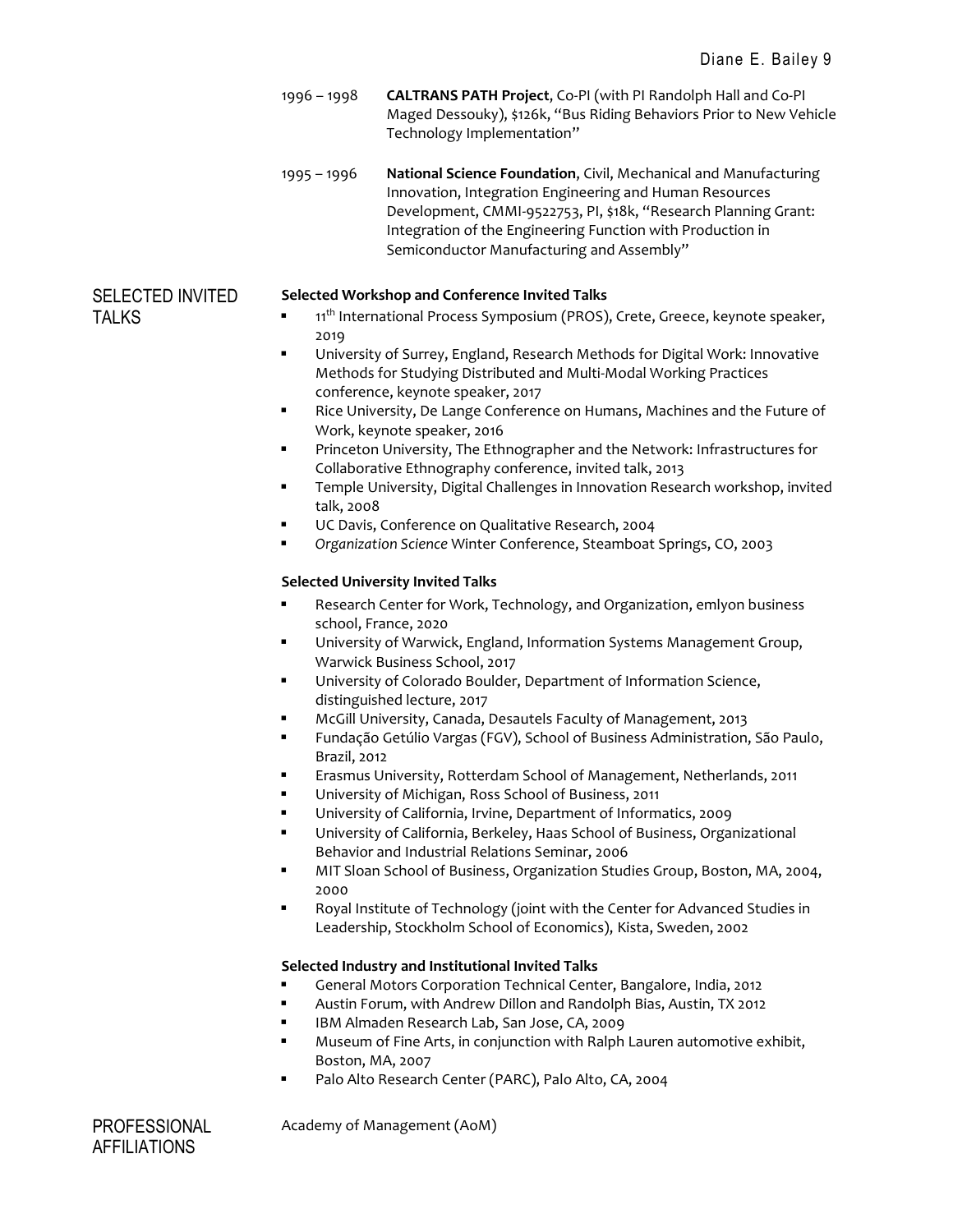# CHAIRED GRADUATED DOCTORAL STUDENTS

*12 graduated students in positions well suited to their interests, with several in leadership positions*

**Caroline Stratton**, The University of Texas at Austin, 2018, "Orientation to Practice and Organizational Relationships in ICT4D: An Emerging Theory of Tie and Network Formation," Donald D. Harrington Fellowship. Current position: Manager of the Digital Literacy Program, Austin Free-Net and Associate Researcher, Technology and Information Policy Institute, Moody College of Communication.

**Daniel Sholler**, The University of Texas at Austin, 2017, "Policy-driven Digital Infrastructure Development in the U.S. Healthcare Industry: Shifting from Local to National Resistance in New Information Technology Implementation," McNair Scholar. Current position: Post-doctoral Researcher, Institute for Data Science, University of California, Berkeley, joint with University of Illinois Urbana-Champaign.

**Eryn Whitworth**, The University of Texas at Austin, 2017, "Hetero-Technic Cooperation with Computing and Non-Computing Technologies: A Study of the Transmodal Capacity of Prosodic Cues to Alleviate Asymmetric Access to Tactile Phenomena." Current position: Post-doctoral Researcher, Oculus VR.

**Julia Bullard,** The University of Texas at Austin, 2017, Co-chair, "Classification Design: Understanding the Decisions between Theory and Consequence." Current position: Assistant Professor, School of Library, Archival and Information Studies, The University of British Columbia.

**Stephanie Dailey**, The University of Texas at Austin, Co-chair, 2014, "What Happens Before Full-Time Employment? Internships as a Mechanism of Anticipatory Socialization," Outstanding PhD Student, 2012, Organizational Communication. Current position: Assistant Professor, Communication Studies, Texas State University, San Marcos.

**Carlos Rodriguez-Lluesma**, Stanford University, 2009, "Structuring Emotion: Emotion as an Interface between Work and Organizational Structure." Current position: Associate Professor, IESE Business School, Madrid, Spain.

**Ingrid Erickson**, Stanford University, 2008, "The Role of Location in Virtual Social Interaction via Locative Technologies." Current position: Assistant Professor, School of Information Studies, Syracuse University.

**Lynne Cooper**, University of Southern California, 2008, "Talking Risk: The Conception and Management of Pre-Quantitative Risk in Project Teams," Retired: Former Senior Engineer and Knowledge Strategist, Jet Propulsion Laboratory, Pasadena, CA.

**Jan Chong**, Stanford University, 2007, "Knowledge Sharing and Work Practice." Current position: Senior Director of Engineering, Twitter, San Francisco, CA.

**Paul Leonardi**, Stanford University, Co-chair, 2007, "Organizing Technology: Toward a Theory of Socio-Material Imbrication," Four Dissertation Awards, including *Gerardine DeSanctis Dissertation Award*, Academy of Management. Current position: Professor and Founding Director, Technology Management Program, University of California, Santa Barbara.

**Monique Lambert**, Stanford University, Co-chair, 2005, "Greater-Than, Equal-To, or Less-Than the Sum of the Parts: A Study of Collective Information Processing and Information Distribution in Real-Time Cross-Functional Design." Current position: Principal, Monique H. Lambert & Associates, Los Altos, CA.

**Julie Gainsburg**, Stanford University, Co-chair, 2003, "The Mathematical Behavior of Structural Engineers." Current position: Professor and Chair, Department of Secondary Education, California State University, Northridge, CA.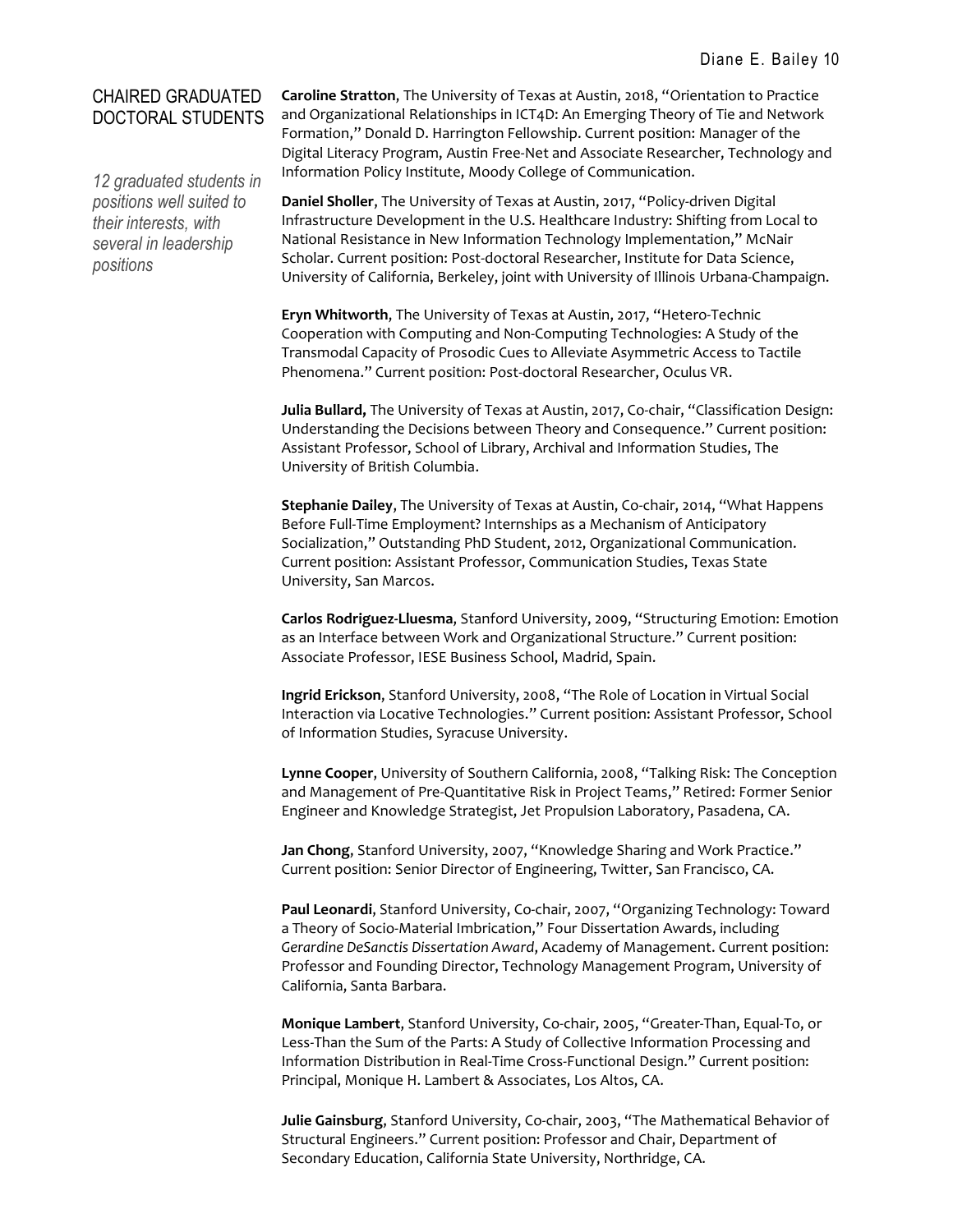# CHAIRED CURRENT DOCTORAL STUDENTS

# **Zhi Ming (Zach) Tan Micah Haskins**

# **TEACHING**

# **Undergraduate (Cornell)**

- Presenting Information Visually (created)
- Visual Communication (redesigned)
- Leading by Mentoring: Being a COMM-Unity Mentor

## **Doctoral Seminars (Cornell)**

• Writing Seminar (created)

## **Master's Core or Required Courses (UT Austin)**

- Understanding Research (co-taught, redesigned)
- Professional Experience Project (authored course manuals)
- Introduction to Information Studies (redesigned)

## **Master's Electives (UT Austin)**

- Managing Information Organizations (formerly core, redesigned)
- Presenting Information (created)
- Technology and Work (created)
- Administration (created)

# **Doctoral Seminars (UT Austin)**

- Work in the Age of AI, Robots, and Algorithms (created)
- Ethnography (created)
- Objects, Models, and Representations (created)
- Supervised Teaching (redesigned, Provost's Teaching Fellow project)

# **Executive Education (UT Austin)**

- Stanford Center for Professional Development, "Leading Effective Teams," three-day project management course taught once or twice per year at Stanford, 2005-2018 (created and co-taught with Pamela Hinds and Stephen Barley)
- Stanford Center for Professional Development/Project Leadership Institute, "Managing without Authority" and "Understanding Power and Influence in Organizations," modules created and taught once per year at Department of Energy laboratories, 2018

# **Undergraduate (prior to UT Austin, at USC and Stanford)**

- Manufacturing System Design
- Production Planning and Control
- Technology and Work (created)
- Work, Organization, and Technology (created)
- Introduction to Industrial and Systems Engineering
- Senior Project

# **EDUCATIONAL** PRODUCTIONS

*2 videos and a simulation tool to promote STEM*

**Executive Producer**, educational video. *Mass Customization: Conversations with Innovators in Manufacturing*, a bestseller at Insight Media

**Executive Producer** (with Stephen Barley), educational video. *Hot Math, Cool Cars*, featuring footage from General Motors proving grounds

**Designer and Creator** (with Maged Dessouky and Sushil Verma), educational simulation tool, *Virtual Factory Teaching Simulator,* for factory dynamics

*Austin on 5-point scale) across 11 iSchool courses, with a focus on technology, work, and management*

*High student ratings (4.7 average at UT*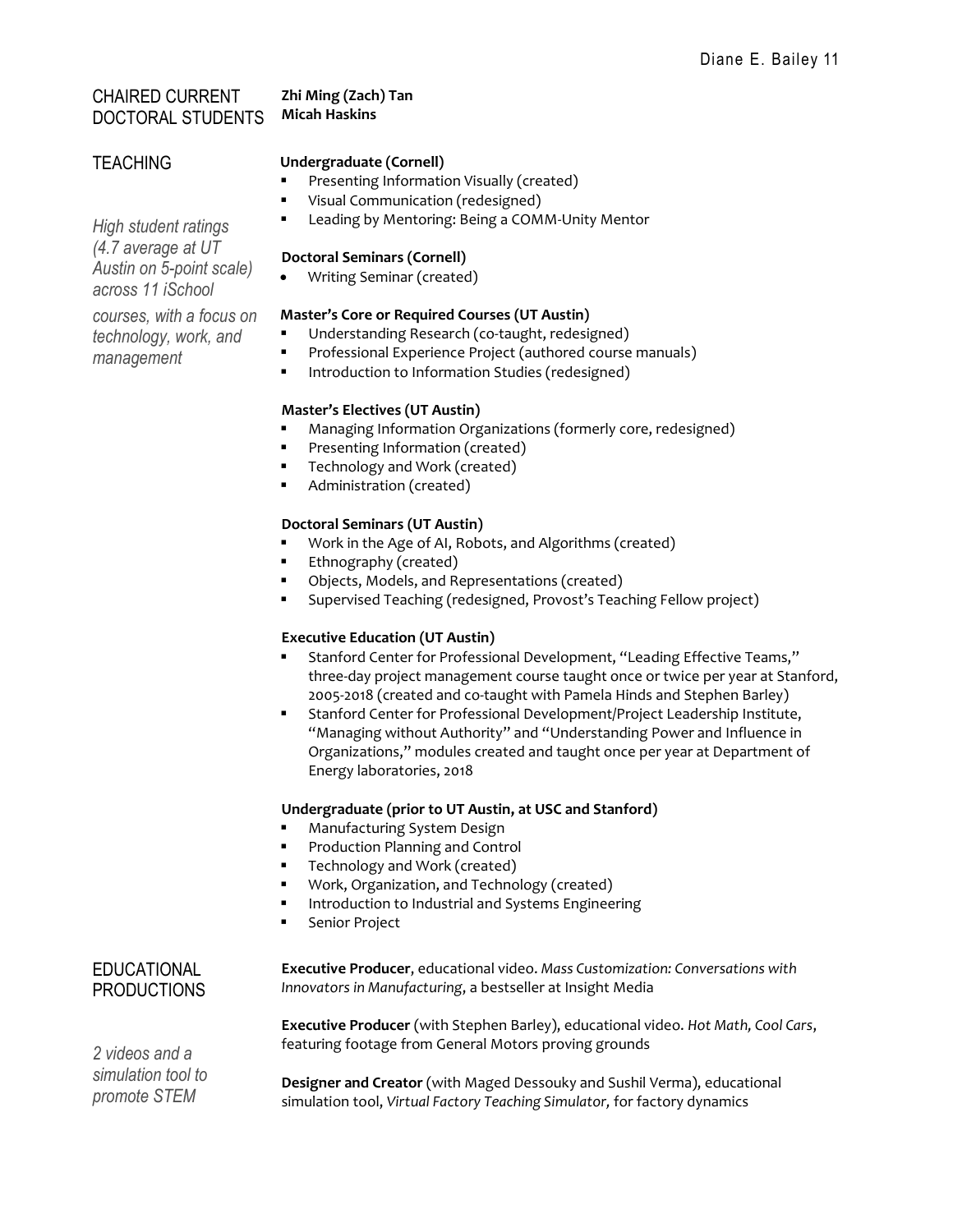# NATIONAL AND INTERNATIONAL LEADERSHIP AND SERVICE

*Leader in national professional organizations, sought expert, committed editorial board member and reviewer*

**Invited Senior Mentor,** KIN Summer School, Kin Center for Digital Innovation, VU Amsterdam, 2018

**Program Committee Member**, IFIP 8.2 2018 working conference, "Living with Monsters? Social Implications of Algorithmic Phenomena, Hybrid Agency and the Performativity of Technology," 2018

**Invited Senior Mentor,** Academy of Management OCIS division's Junior Faculty Consortium, 2015

**Technical Program Co-Chair**, iConference, Irvine, CA, 2015

**Co-Director**, Summer Research Institute, Consortium for the Science of Socio-Technical Systems, lead (Florence, CO, 2015), assistant lead (Columbia, MO, 2014)

**Member, Steering Committee**, Digital Society and Technologies Research Coordination Network, 2011 – 2015

**Chair,** Technology Management Section, INFORMS, Culmination of a five-year officer progression ending in 2006

**Chair,** Technology Management Section, INFORMS, Culmination of a five-year officer progression ending in 2006

**Member**, University Advisory Committee, Semiconductor Research Corporation industry association, 1999 – 2004

#### **Invited Expert Speaker, Panelist or Board Member (non-conference)**

- Keystone Research Center's Heinz Endowments Future of Work Study, member of advisory board, 2018.
- **■** "What's at Stake in a 4<sup>th</sup> Industrial Revolution?" Computer History Museum, San Jose, CA, panelist, 2018
- "Workshop on Autonomous Vehicles in Society: Building a Research Agenda," Michigan State University, Lansing, MI, speaker, 2018
- "AI and Automation: A Jobless Future," Technology Policy Institute Aspen Forum, Aspen, CO, panelist, 2017
- "The Changing Workforce: Implications of Cyber Technologies," Center for Advanced Study in the Behavioral Sciences, Stanford University, Palo Alto, CA, speaker, 2017
- "Information Technology, Automation, and the U.S. Workforce," National Academies of Sciences, Engineering, and Medicine in Washington, D.C., panelist, 2015
- "The Changing Working Environment for Professional and Technical Workers," Department for Professional Employees, AFL-CIO, Washington, D.C., speaker, 2015
- "Workshop on the Social, Economic and Workforce Implications of Big Data Analytics and Decision-Making," Microsoft Innovation & Policy Center, Washington, DC, speaker, 2014

#### **Member, Editorial Board**

- *Academy of Management Discoveries,* 2020 present
- *Organization Science*, 2007 present
- *Production and Operations Management*, 2007 present
- *MIS Quarterly*, special issue "Next-Generation Information Systems Theories," 2019
- *Academy of Management Discoveries*, special issue "Changing Nature of Work," 2016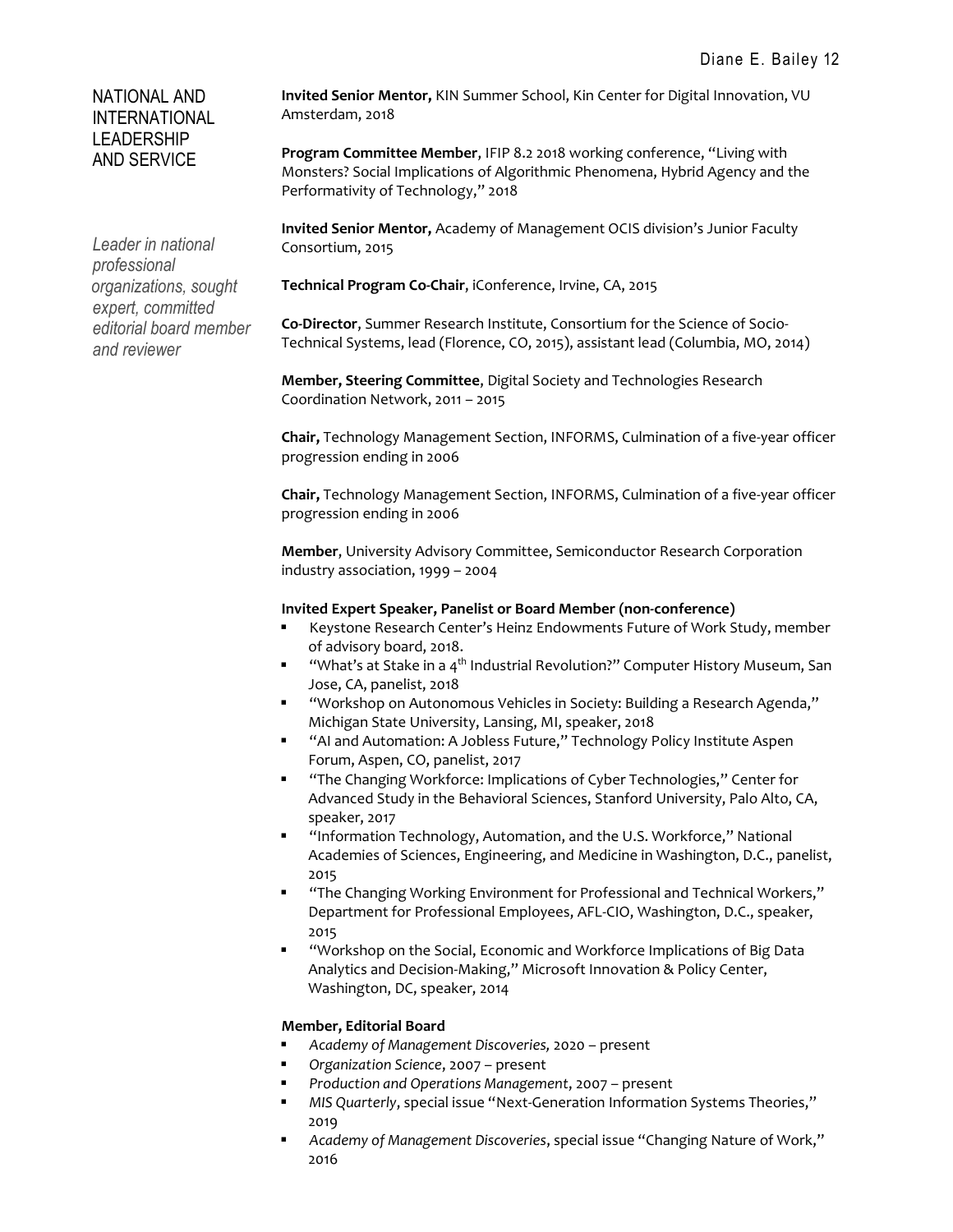- *International Journal of Organizational Design and Engineering*, 2009 2015
- *Journal of International Business Studies*, 2013 2014

#### **Associate Editor**

- *Engineering Studies*, 2008 2012
- Academy of Management OCIS division, 2015-2018

## **Special Issue Co-Editor**

- *Organization Science* Special issue on emerging technologies and organizing, 2019-21
- *Engineering Management Journal* Special issue on teams, 1999

**Participant,** National Science Foundation review panels for SciSIP, Science of Design, CISE, ITR, since 1999

**Ad hoc Reviewer**: *MIT Press, Palgrave Macmillan*, *Academy of Management Journal, Management Science, Science & Technology Studies, Research Policy, Human Relations, Information Systems Research, Journal of Information Systems, International Journal of Information Technology & Management, Journal of Management Studies, Journal of Business Ethics, Canadian Journal of Administrative Sciences,* Academy of Management annual meeting (OCIS and TIM divisions), Technology, Mind, and Society conference, Research Council of Norway, Swiss National Science Foundation, and Israel Science Foundation

**Director,** Cornell Institute for Digital Agriculture, 2022 – present

**Member,** Executive Committee, Cornell Institute for Digital Agriculture, 2021

**Member,** CALS Faculty Executive Committee (elected), 2021-2022

**Founding Director**, Information Institute, and Chair, Executive and Professional Education Committee, School of Information, UT Austin, 2011 – 2016

**Director and Founding Member**, Information Work Research Group, School of Information, UT Austin, 2011 – 2012

**Chair,** School of Information, UT Austin:

- Extended Budget Council (committee of all tenured faculty, oversees faculty mentoring and evaluation), School of Information, 2017 – 2018
- Graduate Studies Committee (committee of all tenured and tenure-track faculty, oversees academic programs and policies), School of Information, 2011, 2013-15
- Graduate Studies Committee, MS Identity Management and Security, 2015 2018
- University Academic Calendar Committee, 2011 2013; member, 2010-2011 (led university-wide effort for fall break)
- Curriculum Committee, School of Information, 2010 2011 (created and installed reduced master's core curriculum)

**Mentor**, junior faculty members, School of Information, UT Austin

**Participant**, inaugural cohort of the University of Texas Executive Management and Leadership Program (certificate received) for university leaders across schools, 2017

DIVERSITY AND INCLUSION LEADERSHIP AND **SERVICE** 

#### **Leadership and Service (Cornell)**

- Co-chair, CALS DEI SWOT committee, 2022
- Leader for Diversity and Inclusion, Department of Communication, 2021 2022 o Teach 1-unit mentorship class

SCHOOL AND **UNIVERSITY** LEADERSHIP AND **SERVICE** 

*Leader and active participant in local academic initiatives*